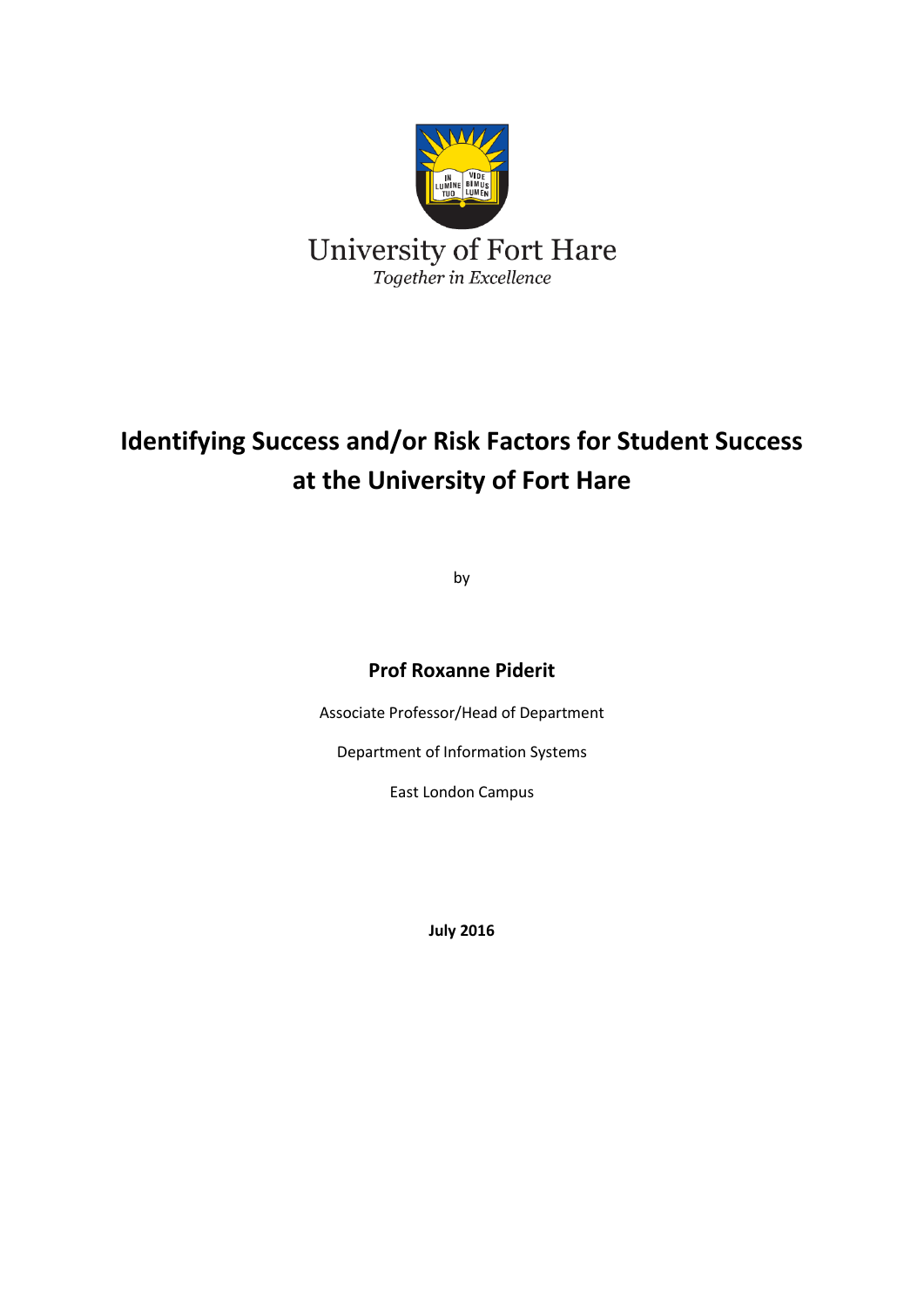## **Contents Page**

## **List of Figures**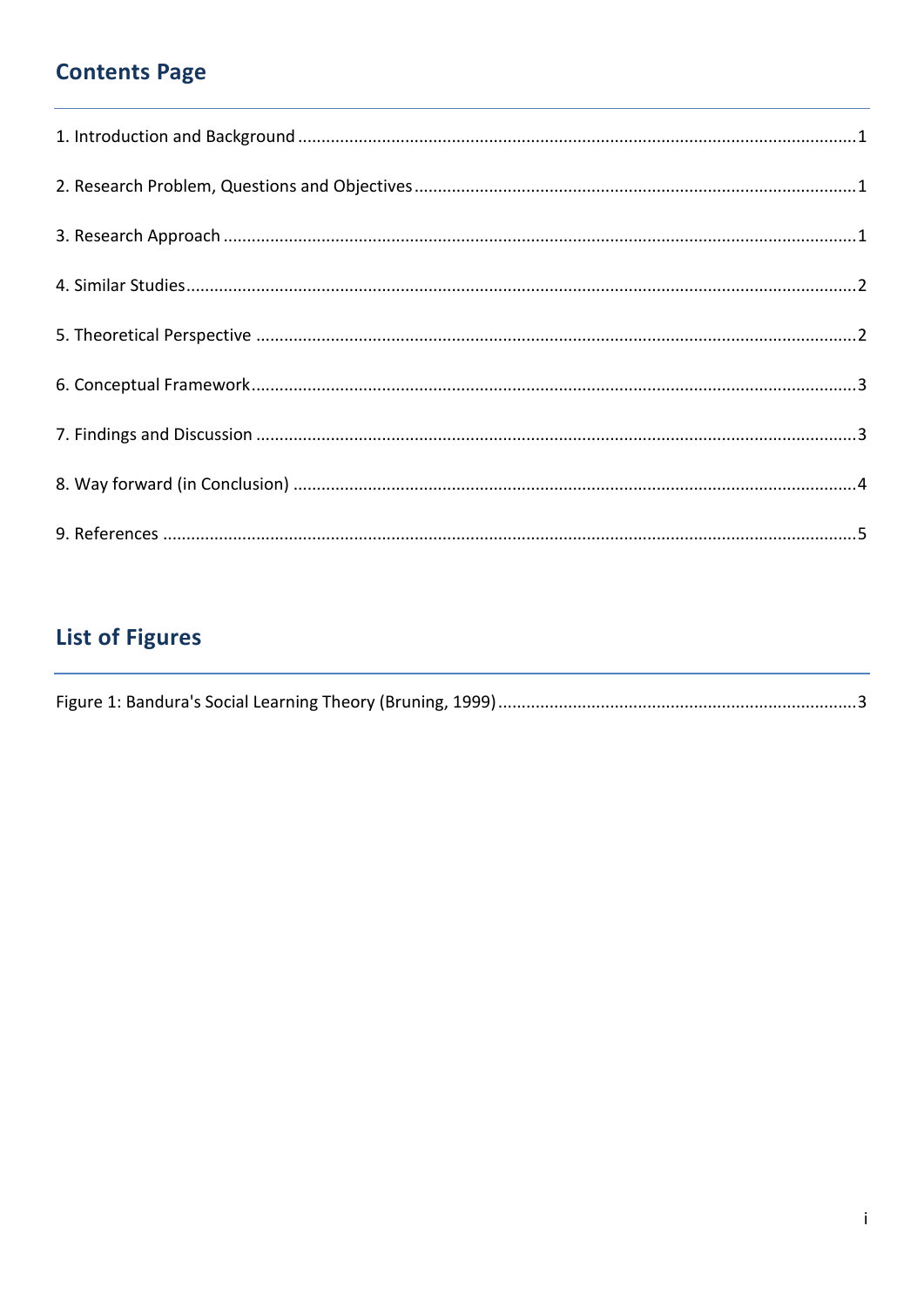#### <span id="page-2-0"></span>**1. Introduction and Background**

In a presentation to HESA in March 2014, Dr Badat notes that throughput and undergraduate success and graduations remain low, with 55% of all students entering higher education never graduating (Badat 2014). Further to this, the drop-out rates were higher among Black South African students (Badat, 2014), and only 5% of Black and Coloured students complete studies in regulation time. At historically disadvantaged institutions, such as the University of Fort Hare (UFH), this problem is exacerbated by various problems in the educational background of students entering such institutions (Brent & Felder, 2005). One such issue is the use of English as the medium of instruction, while this is often a second or third language for these students. Also, changes in the National Senior Certificate and various other challenges experienced in secondary schooling result in a large portion of the students being ill-prepared for tertiary education (Heaney, Lubbe & Swank, 1996).

Student success has been widely investigated, both nationally and internationally by various authors (Tinto, 2012; Kappe & van der Flier, 2012; Wilson-Strydom, 2010; Petersen, Louw & Dumont, 2009*)*. These studies have provided many insights into factors which can impact on a student's success. Many of these have resulted in suggested frameworks for understanding student success, most of which have a lot in common (Hurtado, Carter & Spuler, 1996; Tinto, 2012). However, many of these do not consider the factors specifically for a disadvantaged institution such as UFH. This study, therefore, aims to investigate the various factors which underlie student success or risk in a disadvantaged institution. This is done in order to propose learning interventions specific to the underlying causes of student risk.

#### <span id="page-2-1"></span>**2. Research Problem, Questions and Objectives**

Many interventions planned in terms of promoting student success have not been successful. This could be attributed to a lack of thorough investigation into the factors which positively impact on successful students (and conversely the factors which negatively impact on the 'unsuccessful'/'at-risk' students). In order to successfully plan interventions in terms of assessment plans, teaching methods, staff development, or academic literacy, a thorough investigation of the underlying conditions for student success needs to be undertaken. Thus, this study seeks to answer the question:

What are the success and/or risk factors impacting on student success/failure?

The objectives formulated for this study are:

- 1. Explore attributes common to successful/achieving students
- 2. Explore attributes common to at risk/excluded students
- 3. Reflect on identified attributes and the impact on interventions

#### <span id="page-2-2"></span>**3. Research Approach**

This study is exploratory in nature and will make use of a multi-method approach drawing on a variety of sources, including: Interviews, Questionnaires, Existing Institutional Data and Reflective Practice. The description below details all steps of the project, however only the first two have been achieved thus far. The remaining steps will continue after the completion of TAU, towards the final outcome of recommendations to aid student success.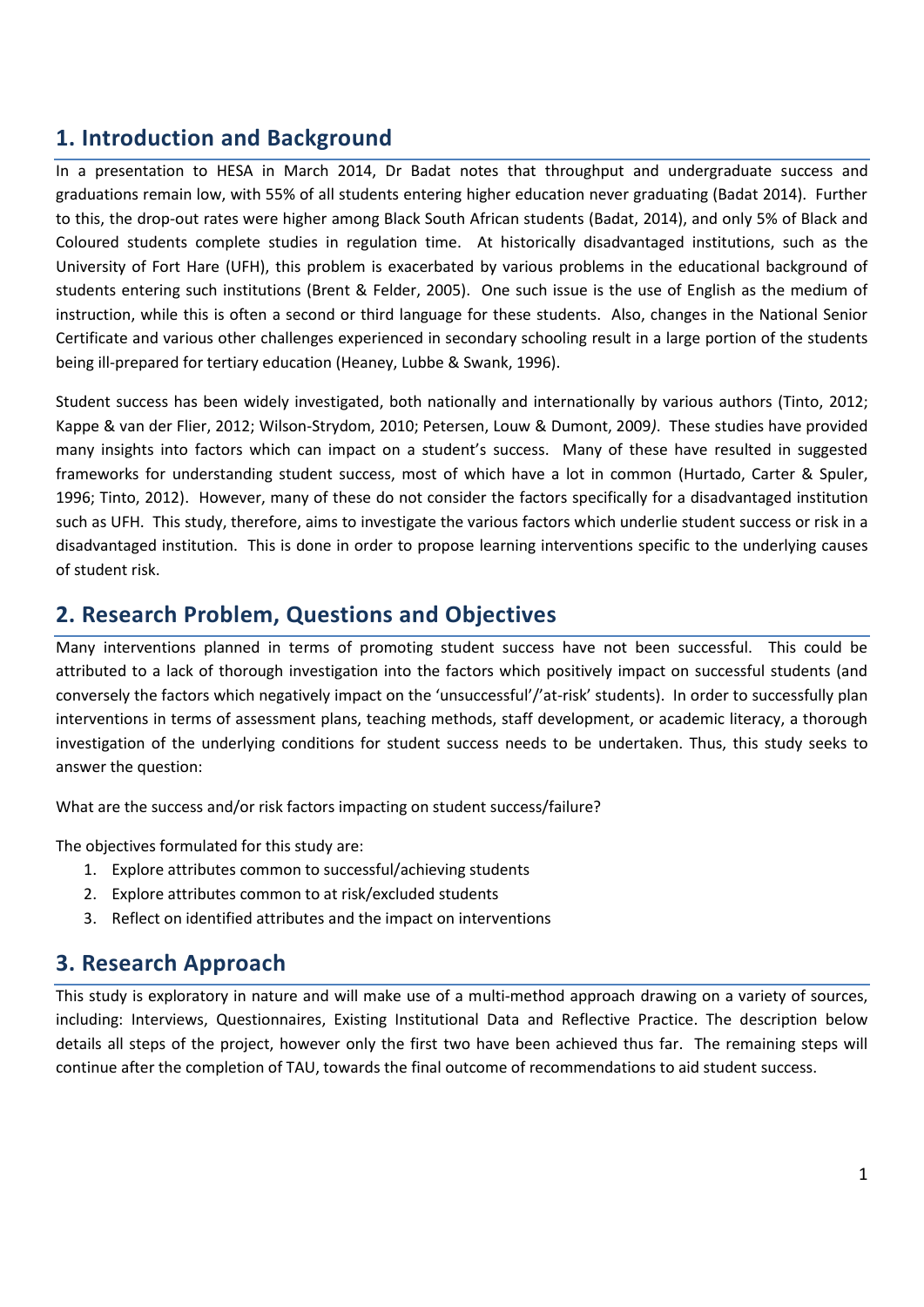The *first step* in this project was to classify students into the four categories identified by the Faculty of Management and Commerce, namely:

- 1. *Achievers*: Attain 75% for 80% of the subjects for the level.
- 2. *Successful*: Attain pass grades in all subjects.
- 3. *At Risk*: Fail up to 3 subjects including a major subject.
- 4. *Exclusion Risk*: Not likely to avoid the exclusion criteria for the faculty (less than 40 credits in first year, 120 credits in second year, 180 credits in third year, 320 credits in fourth year, degree completed in 5th year).

Following this classification, the *second step* involved collecting the students' demographic and pre-entrance data was collected from institutional data and compared. Focus group interviews were carried out with students identified in the categories described above in order to explore the findings obtained from the initial data collection.

The remaining work to be done on this project is to conduct a survey with the identified students based on Hurtado, Carter and Spuler's (1996) survey to assess the impact of the identified factors on the success of their studies. The survey will investigate the environmental pull, family, study factors, socio-economic status, subjects, staff support, peer, fees, orientation, atmosphere and resource factors which impact on student performance.

From the survey results, the predominant issues can be identified. Staff will also be interviewed in order to determine staff support available and to assist in the development of interventions to overcome identified issues. Staff and students will, through a Delphi technique, refine and verify the findings through multiple iterations until no new issues are raised and all parties are satisfied that the findings are a true reflection of the situation.

#### <span id="page-3-0"></span>**4. Similar Studies**

The investigation of student success/risk factors was largely based on Hurtado, Carter and Spuler's (1996) survey to investigate the difficulties experienced and factors which led to the successful transition into the 'college' environment among Latino students in the United States. This study was found to be the most applicable as it considered the perspective of students from disadvantaged backgrounds, which is the predominant feature of the UFH student body. This survey looked at factors such as socio-economic status, time management, financial resources, orientation into the college environment, level of difficulty in subject matter (perceived), family support, support from staff (perceived) – both academic and support, perceptions of racial/ethnic tension, social activities and interaction with other racial groups (Hurtado, Carter & Spuler, 1996). This survey provides a useful base for this study, however additional (context-specific) factors will need to be considered, these include: schooling background, NBT scores, language, age at first registration and study habits.

### <span id="page-3-1"></span>**5. Theoretical Perspective**

The factors mentioned above can be classified into three categories. As a theoretical base for this classification, Bandura's Social Learning Theory will be used. This theory is depicted in Figure 1 below.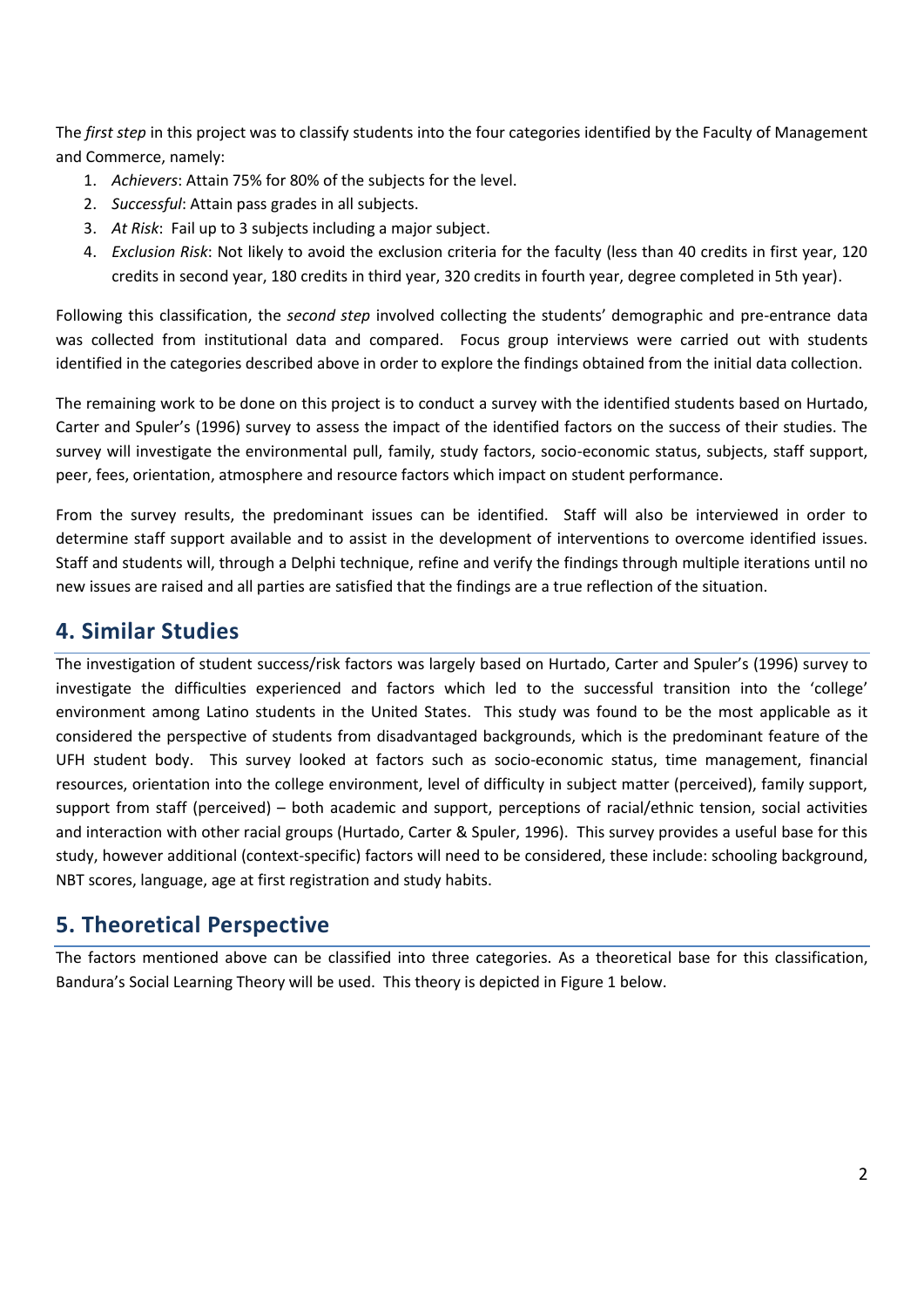

#### <span id="page-4-2"></span>**Figure 1: Bandura's Social Learning Theory (Bruning, 1999)**

The three interacting variables in the Social Learning Theory can be defined as follows:

- 1. Personal: These factors are beliefs and attitudes affecting learning which can be influenced by past or current experiences and can affect future performance.
- 2. Environmental: These factors are influences from family, educators and peers.
- 3. Behavioural: These factors are how the student reacts to a given situation.

The classification of the factors identified earlier according to the three variables of Bandura's Social Learning Theory is provided in the conceptual framework (included as Appendix A).

#### <span id="page-4-0"></span>**6. Conceptual Framework**

The conceptual framework (Appendix A) was derived from the literature described above, and factors were classified according to the Social Learning Theory. To date, the first four aspects of the "Personal" factors have been investigated. The remaining factors are yet to be considered.

#### <span id="page-4-1"></span>**7. Findings and Discussion**

As mentioned above, due to the limited time to conduct this study, only the first four aspects of the "Personal" factors were investigated, namely: the Demographics, Environmental Pull, Pre-Entrance and Family. The population for this study is the first-year intake for 2015 in the Faculty of Management & Commerce. This forms a total of 221 students, distributed as follows:

| 1. 60001: Accounting          | 96 students |
|-------------------------------|-------------|
| 2. 60005: General             | 44 students |
| 3. 60008: Economics           | 35 students |
| 4. 60011: Information Systems | 46 students |

The first step was to classify the students according to their success/risk category. This breakdown was as follows:

| 1. Achiever       | 3.62%  |
|-------------------|--------|
| 2. Successful     | 43.44% |
| 3. At Risk        | 23.98% |
| 4. Exclusion Risk | 9.95%  |
|                   |        |

The collected data was analysed using SPSS. A brief discussion of the various findings is provided below. Please note that this represents a summarised discussion as space did not permit a complete representation of the findings.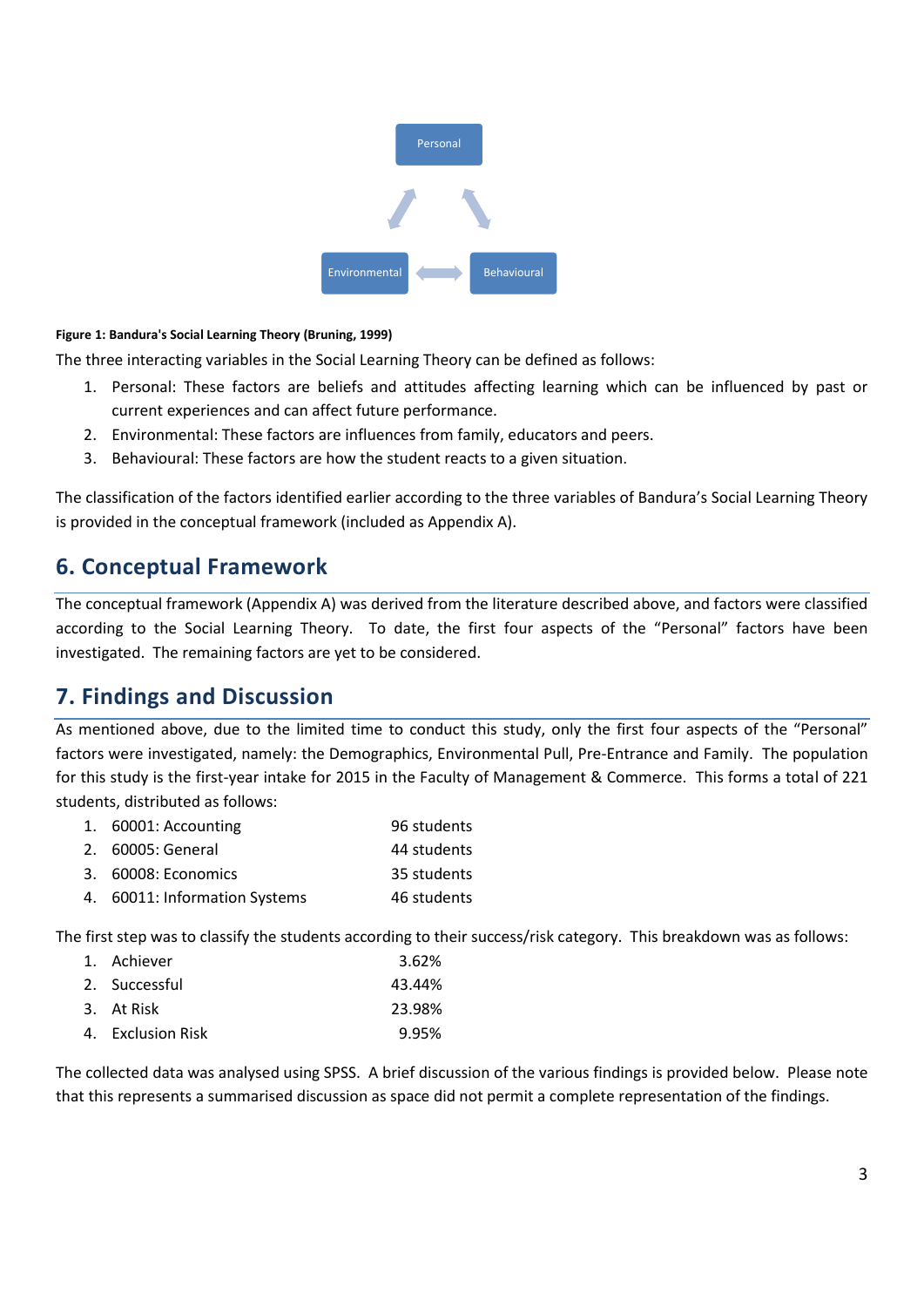- 1. *Nationality:* The only noticeable difference is in the Achiever category where the split between South African and Other countries was 50% each. South African students made up the majority of each of the other categories, but this needs to be considered in relation to the institutional demographics, where only 10% of the student population is from foreign countries.
- 2. *Gender:* The only noticeable difference was in the Achiever category, where 75.00% of the category were male. This is in contrast to previous studies which assumed woman would be the higher achievers.
- 3. *Home Language:* This category was of particular interest due to the debate regarding language of instruction. There was no noticeable difference between the four categories regarding the home language. Upon further investigation, the students attribute success to language and writing interventions set up by the Faculty, however the sustainability of these interventions post-TDG is a concern.
- *4. Age in 1st Year:* The only noticeable difference is the absence of students 30 years and older in the Achiever category. These students admit to be working students aiming to complete the degree and not concerned about top marks.
- 5. *Student Funding:* Exclusion Risk students are largely without bursaries, thus concerns about funding could be impacting on their study potential (requires further investigation). Achiever students have the lowest average bursary amount, yet this does not impact on their studies (also requires further investigation).
- 6. *Work Status*: Institutional Data reflects that all of the students are unemployed, however through interviews it was established that some students are employed during their studies. This aspect therefore requires input from all the students in order to verify.
- 7. *Matric Results:* An interesting observation is that the Exclusion Risk students had the highest average Mathematics mark. This seems to be contradictory to the expectations of the faculty, as high importance is placed on the Mathematics mark as an entrance requirement. For this reason, an investigation of the schooling background will be included in the next round of investigations in order to determine how this contributes to the students' success or risk.
- *8. Qualification Choice* Not being accepted into a first choice qualification was expected to be a factor, however the distribution was similar in all categories.
- 9. *Distance from Home:* It was expected that the further away from home a student is, the less familial support they are able to receive, and thus a resultant impact on their studies, however there was no obvious indicator in the results.
- 10. *Residence Accommodation*: Initial findings indicate that the majority of students in the Risk Categories do not have residence accommodation. This may impact on their studies, as there is no suitable alternative accommodation in the vicinity of the University.

### <span id="page-5-0"></span>**8. Way forward (in Conclusion)**

From the initial findings as described above, a few factors have already been identified which need further investigation, including student funding, work status and schooling background. These will be included in questionnaires distributed to the 221 students during the next phase of the study. The next phase will also investigate the Behavioural and Environmental elements of the conceptual framework. Upon completion of the data collection, the results will be analysed and recommendations made. The recommendations will be verified using the Delphi Technique.